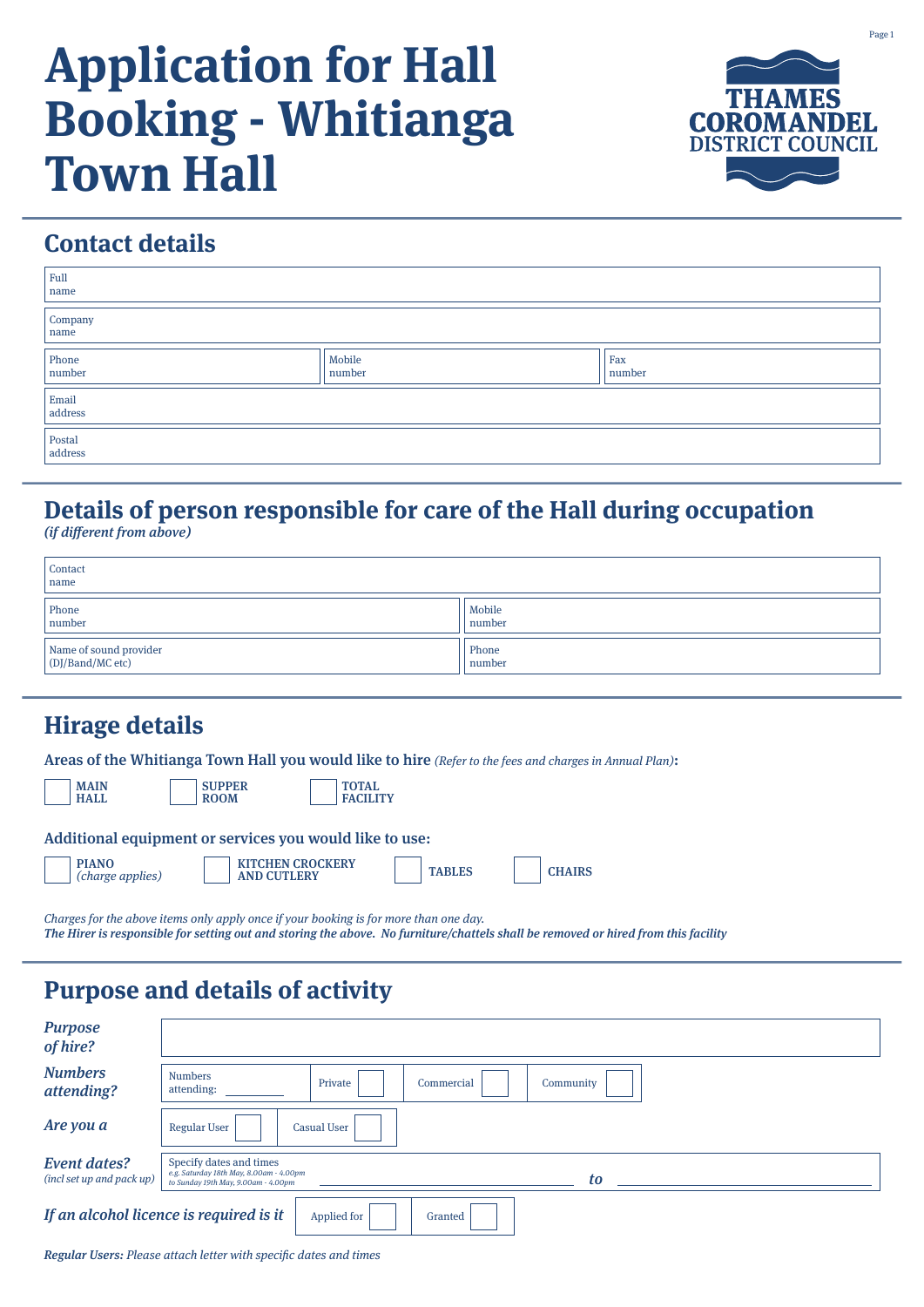| Bank account verification for bond return.      |  |
|-------------------------------------------------|--|
| Please attach a bank deposit slip $\mathscr{D}$ |  |
| <sub>or</sub>                                   |  |
| Fill out bank account number and sign below     |  |
|                                                 |  |
|                                                 |  |

### **Health and Safety**

For functions up to 300 people two wardens are to be designated for your function, to be responsible for the evacuation of people from the Hall in case of an emergency. Please state the names of these people:

Signature Date (DD/MM/YYYY)

| <b>Building</b> | Floor  |
|-----------------|--------|
| Warden          | Warden |
|                 |        |

In addition to these wardens, if your function is over 300 people a Certified Safety Officer is also required:

**Certified** Safety Officer

I/we

## **Declaration**

have read and understand the conditions of the Application Form and Conditions of Hire and will comply with all conditions. It is also understood that activating the fire alarm without reasonable cause may result in costs being recovered from the hirer (up to \$1,000). A bond may be required to be paid and will be returned following the event if the hall is left in its original condition.

Signature Date (DD/MM/YYYY)

## **Details of multi-day booking**

Please detail the dates, times and details of multi-day bookings. If the booking is for rehearsal and performance please indicate what dates and times are for set up, rehearsal and the days and times of performance:

| Office<br>use only | <b>HIREAGE</b>   | w | <b>DATE PAID</b>       |
|--------------------|------------------|---|------------------------|
|                    | <b>DEPOSIT</b>   | m | <b>RECEIPT NUMBER</b>  |
|                    | <b>BOND PAID</b> |   | <b>DATE KEY ISSUED</b> |
|                    | <b>TOTAL</b>     |   |                        |